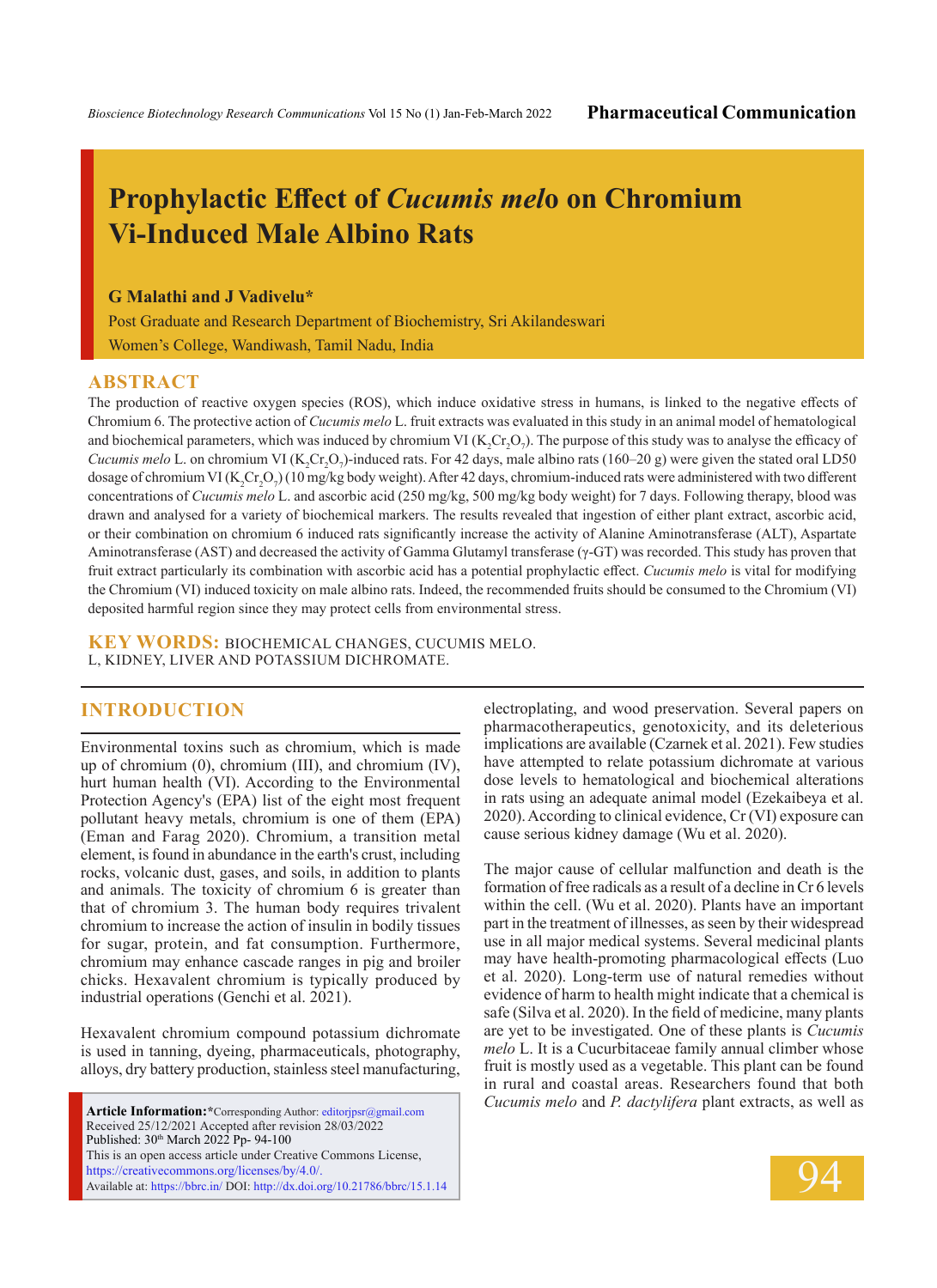#### Malathi & Vadivelu

their combination, exhibit potential hepatoprotective effects in streptozotocin-induced rats (Manchali et al. 2021).

Because of its excellent nutritional content, the fruit is typically consumed as a vegetable (Ganji et al. 2020). This fruit was high in carbohydrates, protein, fats, and vitamins. The aqueous extract of ripe fruit contained water-soluble vitamins such as ascorbic acid, phenylalanine, glutamine, and asparagine (Leon et al. 2021). The goal of the study is to see how prolonged low-dose chromium exposure affects several hematological and biochemical markers in male albino rats. *Cucumis melo* L. fruit was also analyzed, and all essential components were confirmed to be present in adequate amounts for active prophylactic efficacy.

# **Material and Methods**

*Cucumis melo* L. fruits were harvested in Vandavasi, Thiruvannamalai, Tamil Nadu, India, for extract extraction. From December to January of 2019-2020, all plant materials were gathered.

Siddha Central Research Institute, Chennai (Central Council for Research in Ayurveda and Siddha, New Delhi, Ministry of Health & Family Welfare, Government of India), Reference No: C14022001M, verified the fruits. Extraction took place at room temperature under normal circumstances. Aqueous was used to extract around 5g of shade-dried powder from *Cucumis melo* L. fruits, which was then maintained in a boiling water bath for 30 minutes. The extract was filtered before being concentrated in a water bath at 100°C. For drugs and chemicals, Chromium 6 was purchased from scientific Lab Chemicals, Chennai, and was used to make the suspension in a dose of 10 mg/kg body weight for the respective groups. All other chemicals were purchased from Sisco Research Laboratory, Chennai.

Male albino rats weighing 160 to 180 g were procured from the Biomedical Research Unit and Laboratory Animal Centre, BRILAC/SDCH/SIMATS/IAEC/3-2020/049 Chennai, and were cared for accordance to CPCSEA norms under the supervision of the Animal Ethical Committee. All animals were kept in regular circumstances (25 1 °C, 12 h light/12 h dark cycle) with free access to food and water for 7 days prior to the experiment. According to Giang et al. 2021, the rats are evenly allocated into four treatment groups, each with six rats.

For 50 days, the animals in various groups were given the following treatments orally by gavages: GROUP I: The untreated rat (Normal Control). GROUP II:  $K_2$  Cr<sub>2</sub>  $O<sub>z</sub>$  induction (10 mg/kg body weight) was given for  $4\overline{2}$ days. GROUP III: Treatment with Ascorbic acid (500 mg/ kg body weight) for 7 days after induction of  $K_2$  Cr<sub>2</sub> O<sub>7</sub> (10 mg/kg body weight) for 42 days. GROUP IV:  $K_2$  Cr<sub>2</sub>  $O<sub>7</sub>$  was induced (10 mg/kg body weight) for 42 days and then treated for 7 days with Cucumis melo L. Aqueous Extract (500 mg/kg body weight). GROUP V:  $K_2$  Cr<sub>2</sub> O<sub>7</sub> was induced (10 mg/kg body weight) for 42 days and then treated for 7 days with Ascorbic acid (500 mg/kg body weight) and *Cucumis melo* L. aqueous extract (500 mg/ kg body weight). Animals were slaughtered by cervical

dislocation after anaesthesia at the end of the treatment period. The Indian Council of Medical Research rules were followed to the letter during the sacrifice. Blood and tissue were taken and utilised for biochemical assessments after the liver and kidney were removed and thoroughly cleansed in normal saline.

Freshly removed Liver and Kidney were rinsed in cold saline (0.9 percent NaCl), blotted dry, put into a cold beaker, and chopped thoroughly with scissors for tissue homogenates. Then a 0.25M sucrose solution (8 ml per gramme wet weight) was added. The homogenate was then filtered and centrifuged for 10 minutes at 5000 rpm. As previously, the particle was homogenised and resuspended. The supernatants were mixed and centrifuged for another 20 minutes at 15,000 rpm (Fatima et al. 2021). According to Chang et al. 2021, the activities of Alanine Aminotransferase (ALT), Aspartate Aminotransferase (AST), and Gamma Glutamyl transferase (-GT) were measured. The levels of urea and creatinine were analyzed using tissue homogenates. Serum creatinine and Serum urea was measured by Berthelot's method were determined by spectrophotometric methods as described by (Rahman et al. 2021). The statistical software programme version (SPSS) 7.0 was used to examine the data. The significance of differences between male albino rats was determined using the student's t-test. All results were reported as mean SD for a total of  $n=6$  people. At  $p<0.05$ ,  $p<0.01$ , and  $p<0.001$ , differences were declared significant.

| Potassium Dichromate (PDC/K2Cr2O7) |                |                    |  |  |  |  |
|------------------------------------|----------------|--------------------|--|--|--|--|
| Days                               | Control        | K2Cr2O7 (10 mg/kg) |  |  |  |  |
| 0th Days                           | $170 \pm 6.02$ | $180 \pm 6.38$     |  |  |  |  |
| 10th Days                          | $176 \pm 6.23$ | $178 \pm 6.30$     |  |  |  |  |
| 20th Days                          | $184 \pm 6.51$ | $172 \pm 6.08$     |  |  |  |  |
| 30th Days                          | $198 \pm 7.01$ | $169 \pm 5.98$     |  |  |  |  |

42nd Days  $\begin{array}{|c|c|c|c|c|} \hline 215 \pm 7.61 & 157 \pm 5.56 \hline \end{array}$ 

**Table 1. Changes in body weight of rats treated with** 



Changes in body weight of rats due to PDC on the 0th, 10th, 20th, 30th, and 42nd days were recorded and are shown in table 1 and figure 1. It may be noted that initially there was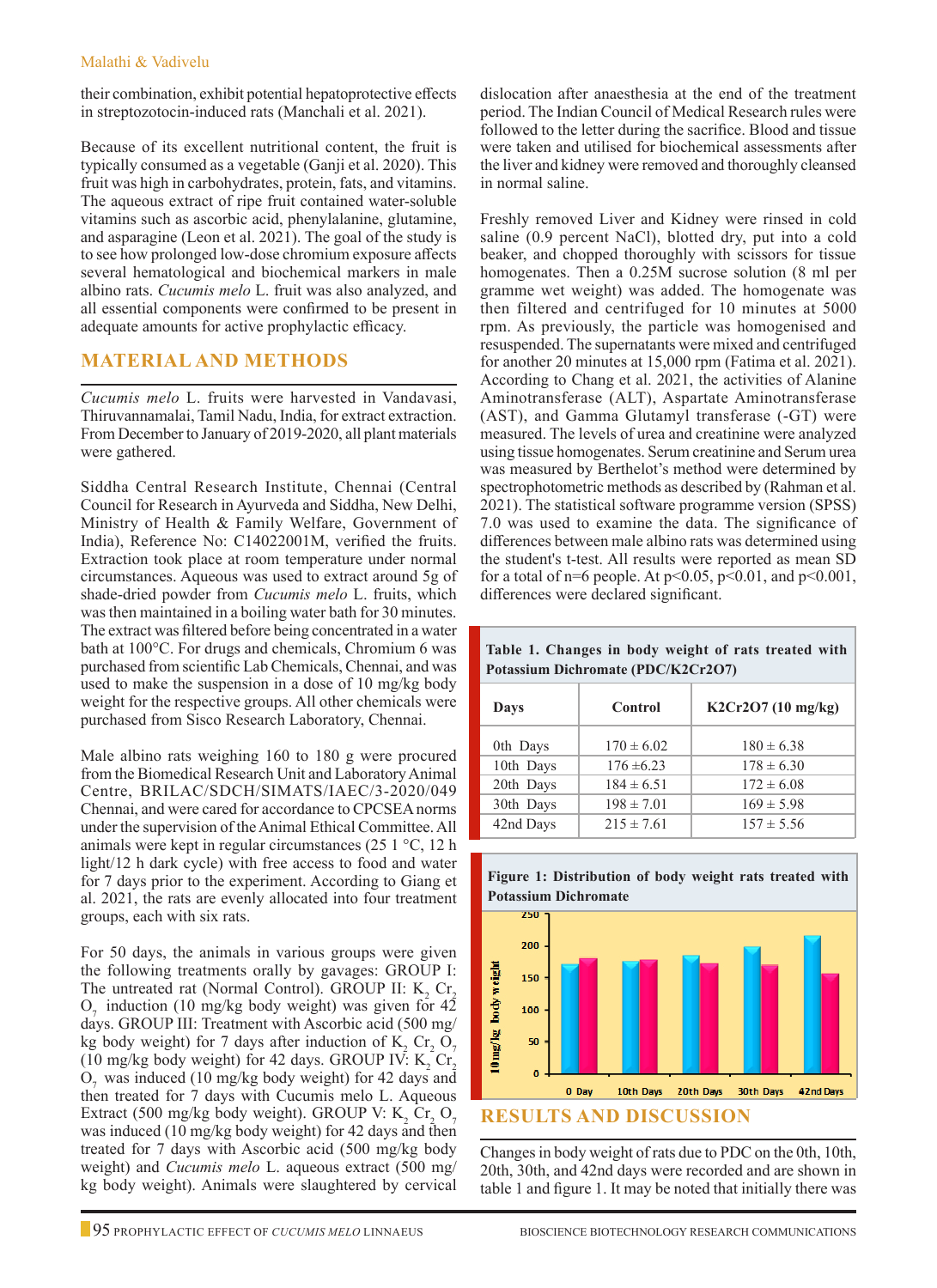a gradual increase in body weight in the control animals starting from 0 to 42 days, whereas the administration of PDC on  $10^{th}$ ,  $20^{th}$ ,  $30^{th}$ , and  $42^{nd}$  day a significant reduction in body weight was observed from 20<sup>th</sup> days when compared with the control and further it may be noted that on 42<sup>nd</sup> day the decrease was much more which may be due to PDC toxicity.

| Table 2. and Figure 2: Changes in body weight of rats treated with PDC and<br>Cucumis melo L. (CM) |                                  |                                    |                                        |        |                                                                             |  |
|----------------------------------------------------------------------------------------------------|----------------------------------|------------------------------------|----------------------------------------|--------|-----------------------------------------------------------------------------|--|
| Days                                                                                               | Control                          | <b>PDC</b><br>$(10 \text{ mg/kg})$ | $PDC+CM$<br>$(250 \text{ mg/kg})$      | PDC+CM | <b>CM</b><br>$(500 \text{ mg/kg})$ $(500 \text{ mg/kg})$                    |  |
| 42nd days<br>49th days                                                                             | $215 \pm 7.61$<br>$232 \pm 7.61$ | $157 \pm 5.56$ \$                  | $157 \pm 5.56$ \$<br>$168 \pm 5.94$ \$ |        | $157 \pm 5.56$ \$ $ 215 \pm 7.61$ NS<br>$182 \pm 6.44\$ $ 227 \pm 8.03\$ NS |  |
| PDC-Potassium DiChromate; CM- Cucumis melo L. (CM)                                                 |                                  |                                    |                                        |        |                                                                             |  |

Values represent mean $\pm$  SD of six animals - @P<0.05, \$P<0.01,

\* P<0.001 when compared to 49th days animals.



The current study discovered the presence of physiologically active phytocompounds in *Cucumis melo*, tasty oval-shaped fruit with high nutritional content that is widely consumed

in many tropical nations. Many secondary metabolites, including as polyphenolics and flavonoids, are found in the fruits, and they have powerful pharmacological properties such as antibacterial, antioxidant, anti-inflammatory, and anticancer properties (Moustafa et al. 2020; Nash et al. 2020). *Cucumis melo* whole fruit extract has the greatest gallic acid and rutin concentration, according to Xudong et al. (2020). In agreement with this fruit, the extract is more combat to the external environmental stresses when compared to the seeds (Cunha et al. 2020). Therefore our present study infers that *Cucumis melo* 500mg of fruits aqueous extract was confirmed to modify the chromium VI induced male albino rat body weight as well as their organ weight when compared to the control animal (Cunha et al. 2020).

| Table 3 and Figure 3: Changes in body weight of rats treated with PDC and<br><b>Ascorbic Acid</b> |                  |                                    |                  |                                             |  |  |
|---------------------------------------------------------------------------------------------------|------------------|------------------------------------|------------------|---------------------------------------------|--|--|
| <b>Control</b>                                                                                    |                  | $PDC+AA$                           | $PDC+AA$         | AA                                          |  |  |
| <b>Days</b>                                                                                       |                  | $(250 \text{ mg/kg})$              |                  | $(500 \text{ mg/kg})$ $(500 \text{ mg/kg})$ |  |  |
| $215 \pm 7.61$                                                                                    | $157 \pm 5.56^s$ | $157 \pm 5.56^s$                   | $157 \pm 5.56^s$ | $215 \pm 7.61$ <sup>NS</sup>                |  |  |
| $232 \pm 7.61$                                                                                    |                  | $164 \pm 5.81$ <sup>s</sup>        | $175 \pm 6.19^s$ | $225 \pm 7.24$ <sup>NS</sup>                |  |  |
|                                                                                                   |                  | <b>PDC</b><br>$(10 \text{ mg/kg})$ |                  |                                             |  |  |

PDC-Potassium DiChromate; AA- Ascorbic Acid

Values represent mean $\pm$  SD of six animals - @P<0.05, \$P<0.01,

\* P<0.001 when compared to 49th days animals.



When compared to control animals, rats on PDC therapy exhibited a drop in body weight as the days of treatment progressed, and the changes in body weight were significant at the P<0.01 level. When the same rats were fed *Cucumis melo* L (250mg/kg body weight and 500mg/kg body weight) for 42 days, the body weight steadily increased and reached near-normal weight with control rats, which was statistically significant at the P<0.01 level. On the 49th day when the animal was treated with *Cucumis melo* L (500mg /kg body weight) the increase in body weight was gradual and this was significant indicating the role of *Cucumis melo* L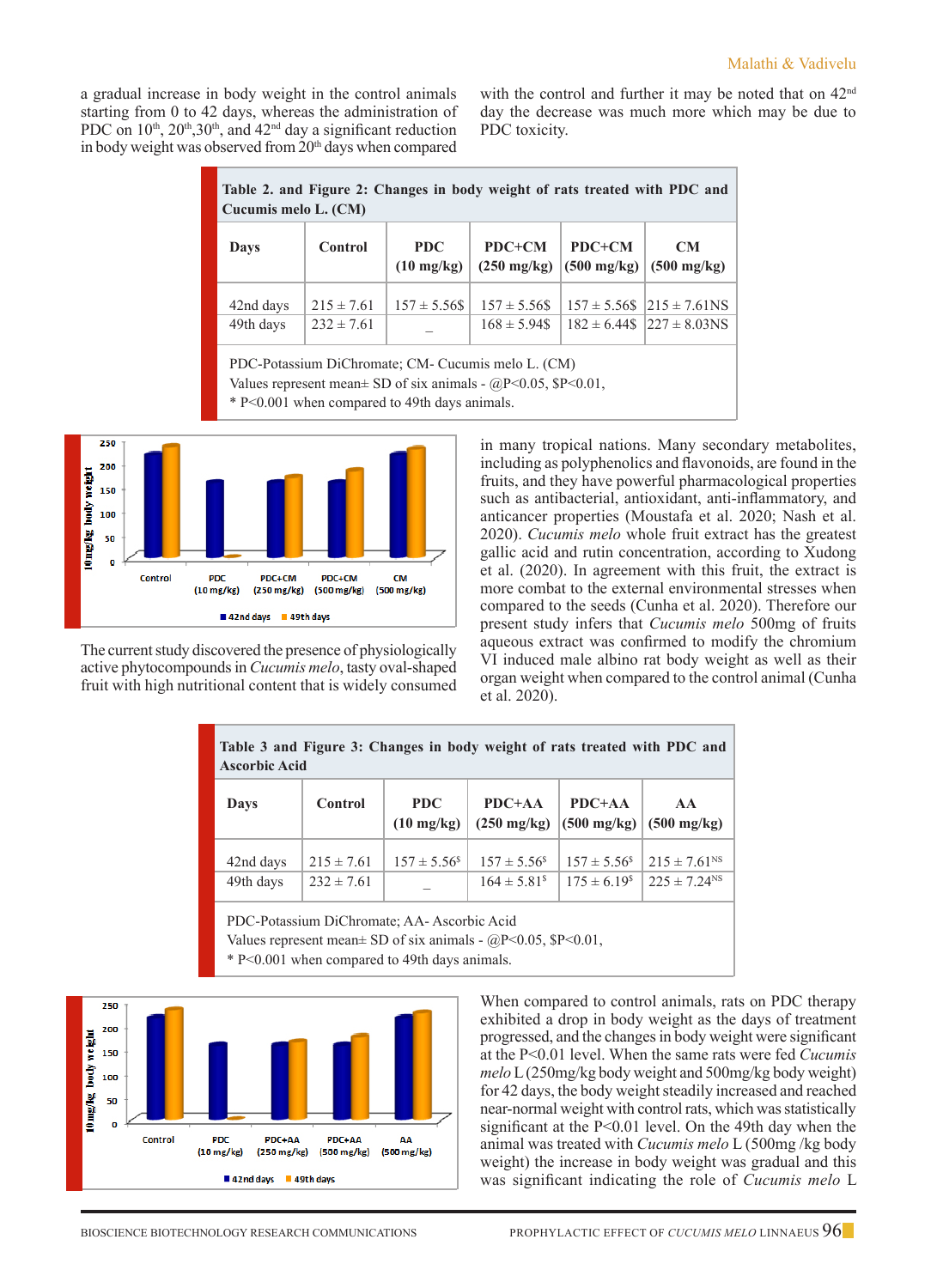#### Malathi & Vadivelu

which could have helped to bring back the normal weight acting as an antidote to PDC (Table 2 and Fig 2) (Cunha et al. 2020).

Rats on treatment with PDC showed a decrease in body weight as the days of treatment increased and the changes in the body weight were significant at  $P<0.01$  level when compared with the control animals. After the  $42<sup>nd</sup>$  day when the same rats were fed with ascorbic acid (250mg/kg body weight and 500mg/kg body weight), the body weight was found to increase gradually and reached near-normal weight with control rats, and the increase was statistically significant at  $P<0.01$  level. On the 49<sup>th</sup> day when the animal was treated with ascorbic acid (500mg /kg body weight), the increase in body weight was gradual and this was significant

indicating the role of ascorbic acid which could have helped to bring back the normal weight acting as an antidote to PDC (Table 3 and Fig 3) (Wu et al. 2021).

Rats after treatment with PDC for 42 days when fed with *Cucumis melo* L and Ascorbic acid (250 and 500 mg/kg body weight) for 7 days and (49th day) the result on  $49<sup>th</sup>$  day showed that the bodyweight of rats showed a slight increase in 250 and 500 mg/kg body weight (Table 4 and Fig 4) when compared with the control animals  $[6.05 \pm 0.53]$  for Liver and  $1.75 \pm 0.16$  for kidney]. The increase was statistically significant at P<0.01 level respectively. The combined role of *Cucumis melo* L and Ascorbic acid for 500 mg/kg body weight dose was found to be more effective in bringing back the bodyweight of rats to normal than the 250 mg/kg body weight dose (Wu et al. 2021).

| Table 4. Changes in body weight of rats treated with PDC<br>and Ascorbic Acid (AA) along with Cucumis melo L |                                               |                        |                             |                                              |                                  |  |  |
|--------------------------------------------------------------------------------------------------------------|-----------------------------------------------|------------------------|-----------------------------|----------------------------------------------|----------------------------------|--|--|
| Days                                                                                                         | <b>PDC</b><br>Control<br>$(10 \text{ mg/kg})$ |                        | $(250 \text{ mg/kg})$       | PDC+AA+CM PDC+AA+CM<br>$(500 \text{ mg/kg})$ | $AA+CM$<br>$(500 \text{ mg/kg})$ |  |  |
| 42nd days                                                                                                    | $215 \pm 7.61$                                | $157 \pm 5.56^{\circ}$ | $157 \pm 5.56^s$            | $157 \pm 5.56^s$                             | $215 \pm 7.61$ <sup>NS</sup>     |  |  |
| 49th days                                                                                                    | $232 \pm 7.61$                                |                        | $164 \pm 5.81$ <sup>s</sup> | $175 \pm 6.19^s$                             | $223 \pm 7.24$ <sup>NS</sup>     |  |  |
| $\mathsf{DDC}$ Detective DiChrometer CM Cucumis male $\mathsf{L}$ (CM): A A Associate Acid                   |                                               |                        |                             |                                              |                                  |  |  |

-Potassium DiChromate; CM- *Cucumis melo* L. (CM); AA-Ascorbic Acid Values represent mean± SD of six animals - P<0.05, P<0.01, P<0.001 when compared to 49th days animals.



Chromium (VI) is a toxic metal that is widely utilized in industry. It has harmful effects on the liver, kidneys, and other organs. (A.J. Machado et al., 2021) As a result, several studies show that chromium (VI) causes considerable oxidative stress in both the liver and the kidney, although the kidney appears to be more prone and sensitive to Chromium (VI) poisoning than the liver. Because of its role in xenobiotic metabolism, the liver is particularly vulnerable to damage. Potassium dichromate's toxicity was demonstrated at the cellular level (Wu et al. 2021). After 24 and 48 hours of treatment, cells exposed to 10 M potassium dichromate (K2Cr2O7), a dangerous Cr (VI) compound, had significantly lower viability and increased intracellular ROS generation. 2021 (Wu and colleagues) In K2Cr2O7-exposed HK2 cells, the expression levels of indicators that initiate the apoptotic cascade, such as

cleaved caspase 3 and poly (ADP-ribose) polymerase, were considerably elevated. HK2 cells treated to K2Cr2O7 also demonstrated activation of intrinsic and extrinsic apoptotic markers. (Wu et al. 2021).

The effect of PDC after 42 days followed by 7 days of treatment with *Cucumis melo* L on two different organ weights of rats' viz., liver and kidney are represented in table 5. When compared to the control, there is a substantial rise in liver weight and a reduction in kidney weight, both of which are significant at the P0.01 level. There was a decrease in the weight of the liver and an increase in the weight of the kidney in rats given *Cucumis melo* L (250 and 500 mg/kg body weight). When *Cucumis melo* L was given individually (500 mg/kg body weight), the findings were comparable, suggesting a change that was statistically significant at the P0.05 level. On feeding the rats with Ascorbic acid (250 and 500 mg/kg body weight) for 7 days the rats showed a significant decrease in the weight of liver and increase in the kidney and the changes were so observed significant at P<0.05 when compared with the PDC toxicity alone (Pinero et al. 2021).

Whereas animal fed with ascorbic acid (500 mg/kg body weight) above showed results which were near equivalent to control, indicating that ascorbic acid would have detoxifies the effect of PDC. Treatment with *Cucumis melo* L and ascorbic acid to rats already treated rats with PDC showed reduced liver weight and the weight increased in the kidney weight and these changes were significant at P<0.05 level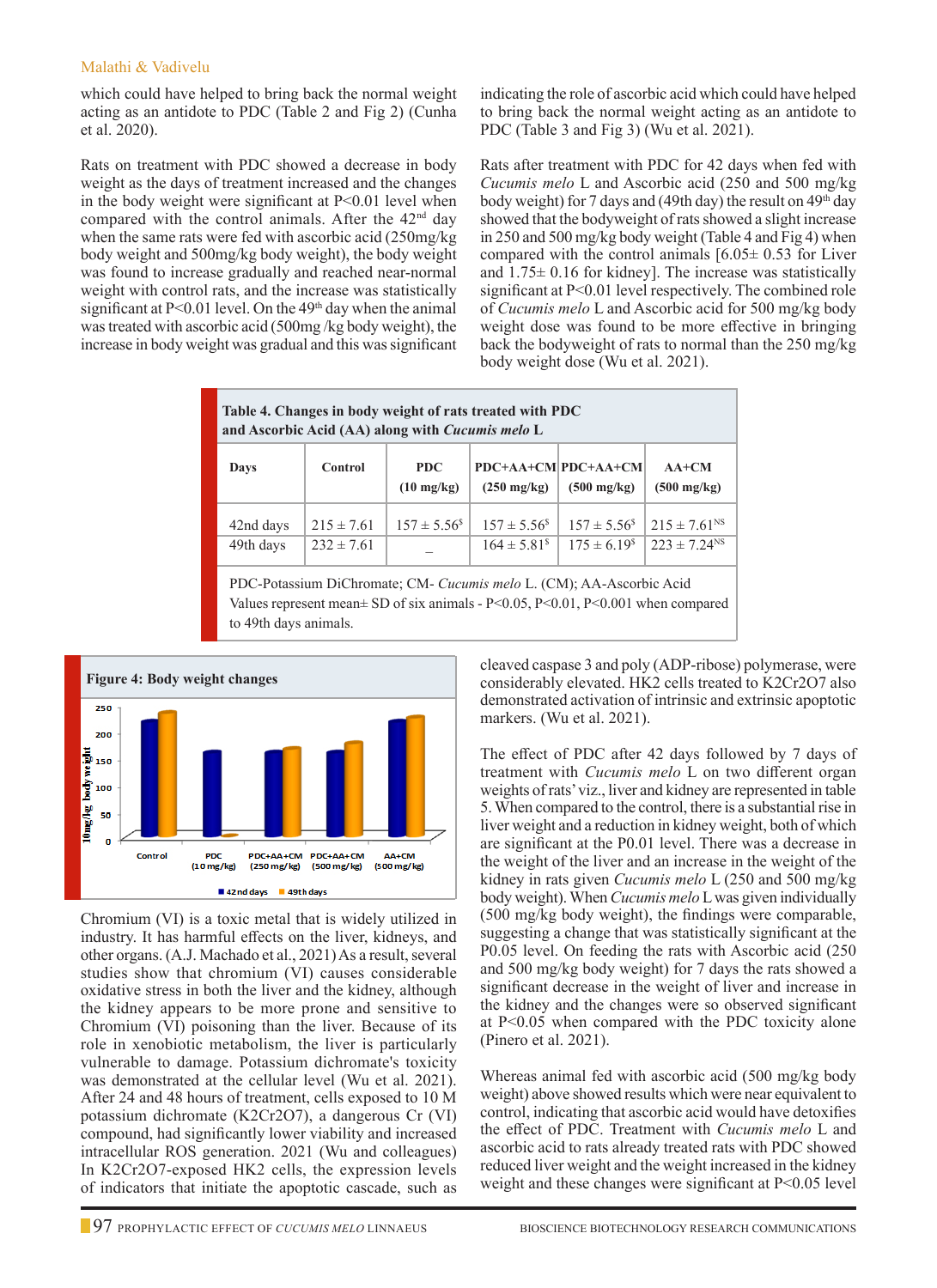when compared with the PDC toxicity rats. Treatment with 500 mg/kg body weight of *Cucumis melo* L, ascorbic acid and its combination was more significant than the 250 mg/ kg of body weight when compared with the PDC toxicity rats, were 500 mg/kg body weight of *Cucumis melo* L and ascorbic acid combined dose was able to detoxify the effect of PDC (Pinero et al. 2021).

| Table 5. Changes in organ weight of rats treated with PDC, Cucumis melo L, and ascorbic acid |                               |                    |           |                              |                    |                       |                               |                              |
|----------------------------------------------------------------------------------------------|-------------------------------|--------------------|-----------|------------------------------|--------------------|-----------------------|-------------------------------|------------------------------|
|                                                                                              | PDC+CM                        |                    | $PDC+AA$  |                              |                    | $PDC+CM+AA$           |                               |                              |
|                                                                                              | <b>Liver</b>                  | Kidney             |           | <b>Liver</b>                 | Kidney             |                       | <b>Liver</b>                  | Kidney                       |
| PDC                                                                                          | $7.12 \pm 0.41$ <sup>\$</sup> | $0.83 \pm 0.06$ \$ | PDC       | $7.12 \pm 0.41$ \$           | $0.83 \pm 0.06$ \$ | <b>PDC</b>            | $7.12 \pm 0.41$ <sup>\$</sup> | $0.83 \pm 0.06$ \$           |
| (10)                                                                                         |                               |                    | (10)      |                              |                    | $(10 \text{ mg/kg})$  |                               |                              |
| $mg/kg$ )                                                                                    |                               |                    | $mg/kg$ ) |                              |                    |                       |                               |                              |
| $PDC+C$                                                                                      | $6.63 \pm 0.34$ <sup>@</sup>  | $1.35+$            | PDC+AA    | $6.78 \pm 0.38$ <sup>@</sup> | $1.28 +$           | PDC+AA+CM             | $6.68 \pm 0.46$ <sup>@</sup>  | $1.32 \pm 0.11$ <sup>@</sup> |
| м<br>(250)                                                                                   |                               | 0.13@              | (250)     |                              | 0.12@              | $(250 \text{ mg/kg})$ |                               |                              |
| $mg/kg$ )                                                                                    |                               |                    | $mg/kg$ ) |                              |                    |                       |                               |                              |
| $PDC+C$                                                                                      | $6.01 \pm 0.36$ <sup>@</sup>  | $1.35+$            | PDC+AA    | $6.13 \pm 0.36$ <sup>N</sup> | $1.71 \pm$         | $PDC+AA+CM$           | 6.07 $\pm$ 0.44 <sup>N</sup>  | $1.74 \pm 0.18^N$            |
| (500)<br>M                                                                                   |                               | 0.13@              | (500)     | S                            | $0.14^{NS}$        | $(500 \text{ mg/kg})$ | S                             | S                            |
| $mg/kg$ )                                                                                    |                               |                    | $mg/kg$ ) |                              |                    |                       |                               |                              |
| CM                                                                                           | $6.14 \pm 0.41$ <sup>NS</sup> | $1.35+$            | AA        | $6.11 \pm 0.41$ <sup>N</sup> | $1.75+$            | $AA+CM$               | $6.12 \pm 0.4$ <sup>NS</sup>  | $1.76 \pm 0.12^N$            |
| (500)                                                                                        |                               | 0.13@              | (500)     | S                            | $0.15^{NS}$        | $(500 \text{ mg/kg})$ |                               | S                            |
| $mg/kg$ )                                                                                    |                               |                    | $mg/kg$ ) |                              |                    |                       |                               |                              |

PDC-Potassium DiChromate; CM- *Cucumis melo* L. (CM); AA-Ascorbic Acid Values represent mean± SD of six animals

P<0.05, P<0.01, P<0.001 when compared to 49th days animals



Group I: Control; Group II: K2 Cr2 O7/PDC; Group III: K2 Cr2 O7/PDC+ Ascorbic acid; Group VI: K2 Cr2 O7/ PDC + *Cucumis melo* L; Group V: K2 Cr2 O7/PDC+ Ascorbic acid + *Cucumis melo* L Values represent mean± SD of six animals @P<0.05, \$P<0.01, \* P<0.001 when compared to 49th days animals

Figure 5 depicts the effect of PDC toxicity and *Cucumis melo* L therapy on liver marker enzymes in rats. When compared to control rats, PDC-treated rats showed a substantial drop in -GT, which was statistically significant at the P0.001 level, however there was a significant rise in the levels of ALT and AST, which was statistically significant at the P0.001 level. When compared to the PDC treated animals, those given *Cucumis melo* L (500 mg/kg) and Ascorbic acid (500 mg/kg) or a combination of *Cucumis melo* L (500 mg/kg) and Ascorbic acid (500 mg/kg) showed an increase in -GT that was statistically significant at P0.05, P0.05, and P-Non significant levels, as well as a significant decrease in the levels of ALT and AST. *Cucumis melo* L has an antidote effect on PDC toxicity, however it is not considerable. According to reports by Das et al. (2020), ascorbic acid has the capacity to alter gene expression, apoptosis, and other cellular activities in living systems exposed to heavy metals, such as nickel (Das et al. 2020).

The effect of PDC toxicity and treatment with *Cucumis melo*  L on kidney marker enzymes in rats is shown in fig 6. PDCtreated rats showed a decrease in Urea by 32% which was statistically significant at a P<0.001 level when compared with the control animals. These animals on treatment with *Cucumis melo* L (500 mg/kg) and ascorbic acid (500 mg/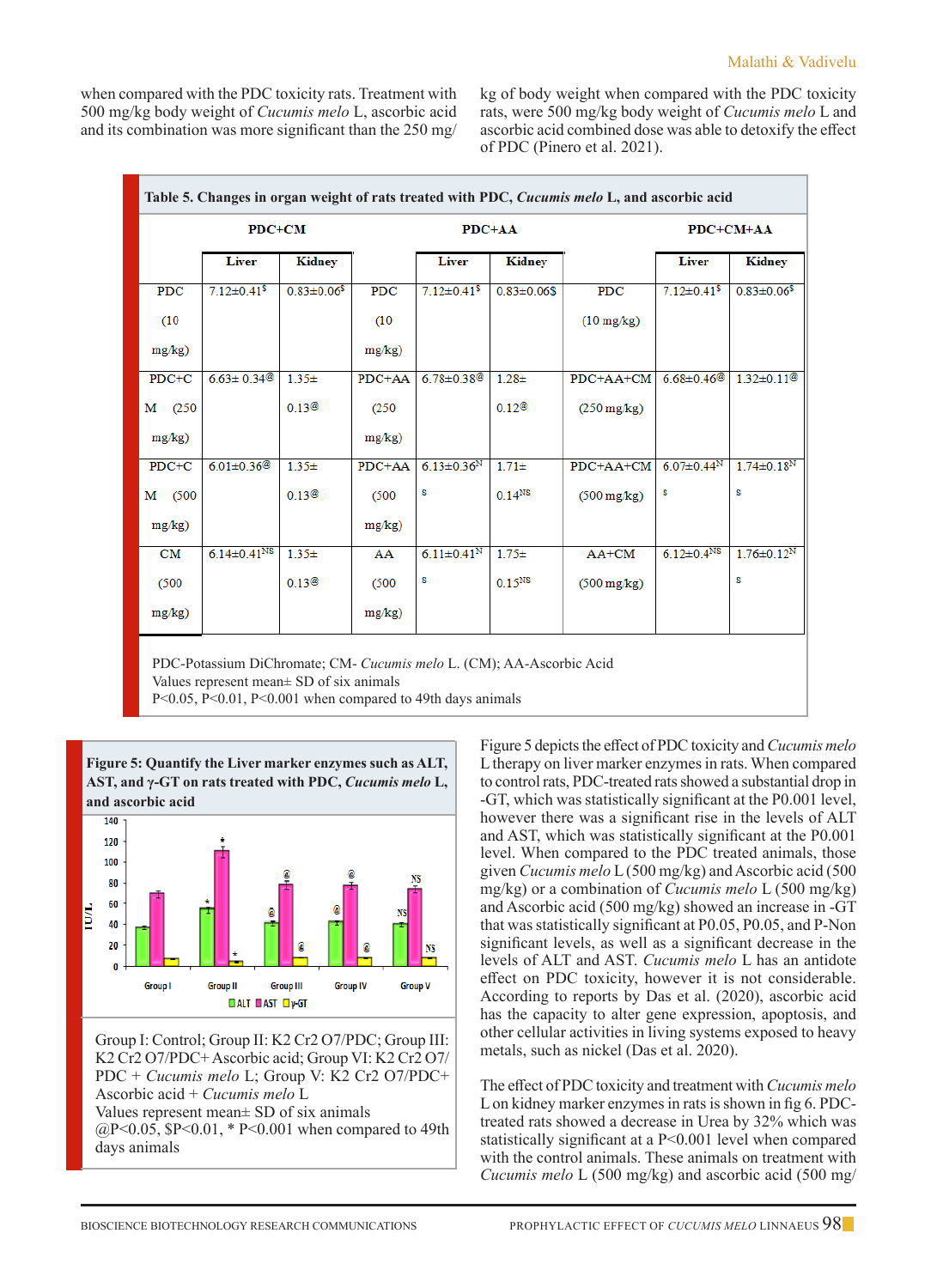#### Malathi & Vadivelu

animals

kg) and a combination of *Cucumis melo* L (500 mg/kg), Ascorbic acid (500 mg/kg), showed an increase in Urea by 16%, 8% and 3% which was statistically significant at P<0.05, P-Non significant and P-Non significant level, when compared with the PDC, treated rats, indicating that the antidote effect of *Cucumis melo* L on PDC toxicity (Pinero et al. 2021).



Group I: Control; Group II:  $K_2$  Cr<sub>2</sub> O<sub>7</sub>/PDC; Group III:  $K_2$  Cr<sub>2</sub> O<sub>7</sub>/PDC+ Ascorbic acid; Group VI:  $K_2$  Cr<sub>2</sub> O<sub>7</sub>/ PDC + *Cucumis melo* L; Group V:  $K_2$  Cr<sub>2</sub> O<sub>7</sub>/PDC+ Ascorbic acid + *Cucumis melo* L Values represent mean± SD of six animals P<0.05, P<0.01, P<0.001 when compared to 49th days

**Figure 7: Quantify the Kidney marker enzymes Creatinine on rats treated with PDC,** *Cucumis melo* **L, and Ascorbic acid**  $1.4$ 



Group I: Control; Group II:  $K_2$  Cr<sub>2</sub> O<sub>7</sub>/PDC; Group III:  $K_2$  Cr<sub>2</sub> O<sub>7</sub>/PDC+ Ascorbic acid; Group VI:  $K_2$  Cr<sub>2</sub> O<sub>7</sub>/  $PDC + \textit{Cucumis melo L}$ ; Group V: K<sub>2</sub> Cr<sub>2</sub> O<sub>7</sub>/PDC+ Ascorbic acid + *Cucumis melo* L; Values represent mean± SD of six animals P<0.05, P<0.01, P<0.001 when compared to 49th days animals

Hepatocytes must maintain a delicate balance between cellular oxidants and antioxidant defences even when they are at rest (Pinero et al. 2021). Due to the generation of inflammatory cytokines, the activation of numerous signalling pathways, and cellular changes, a breakdown of this equilibrium may lead the cells to enter an inflammatory state, resulting in harm to both the cells involved and the surrounding tissues. Although the activities of AST and ALT are the most widely used and recognised enzyme indicators of liver damage, they only vary in the late stages of many liver illnesses and frequently lack sensitivity in the early stages (Asdaq et al. 2021).

The effect of PDC toxicity and treatment with *Cucumis melo* L on kidney marker enzymes in rats is shown in fig 7. PDC-treated rats showed a decrease in Creatinine by 36% which was statistically significant at a P<0.001 level when compared with the control animals. These animals on treatment with *Cucumis melo* L (500 mg/kg) and ascorbic acid (500 mg/kg) and a combination of *Cucumis melo* L (500 mg/kg), ascorbic acid (500 mg/kg), showed an increase in creatinine by 8%, 5%, and 6% which was statistically significant when compared with the PDC treated rats, indicating that the antidote effect of *Cucumis melo* L on PDC toxicity (Asdaq et al. 2021).

# **Conclusion**

The findings of this study suggest that the beneficial effect of *Cucumis melo* L is to alleviate liver and kidney function impairment due to the presence of their phytonutrients, which may render the toxic effect of Chromium (VI) induced liver damage via the assessment of significant increases in AST and ALT levels, which may render the toxic effect of Chromium (VI) induced liver damage via the assessment of significant increases in AST and ALT levels. *Cucumis melo* can also assist with damaged kidney enzymes such as urea and creatinine. In the future, it is hoped that the findings of this study may aid in the development of effective therapies for acute Cr (VI) poisoning.

**Conflict of Interests:** Authors declare no conflict of interests.

**Ethical Clearance:** Siddha Central Research Institute, Chennai (Central Council for Research in Ayurveda and Siddha, New Delhi, Ministry of Health & Family Welfare, Government of India), Reference No: C14022001M, verified the fruits.

**Data Availability Statement:** The database generated and /or analysed during the current study are not publicly available due to privacy, but are available from the corresponding author on reasonable request.

# **References**

Asdaq S, Venna S, Mohzari Y, et al. (2021). *Cucumis melo* Enhances Enalapril Mediated Cardioprotection in Rats with Isoprenaline Induced Myocardial Injury. Processes 9(3): 557.

Chang ML, Lin YT, Kung HN, et al. (2021). A triterpenoidenriched extract of bitter melon leaves alleviates hepatic fibrosis by inhibiting inflammatory responses in carbon tetrachloride-treated mice. Food & Function 12(17):7805- 15.

Cunha JAD, Rolim PM, Damasceno KS, et al. (2020). From seed to flour: sowing sustainability in the use of cantaloupe